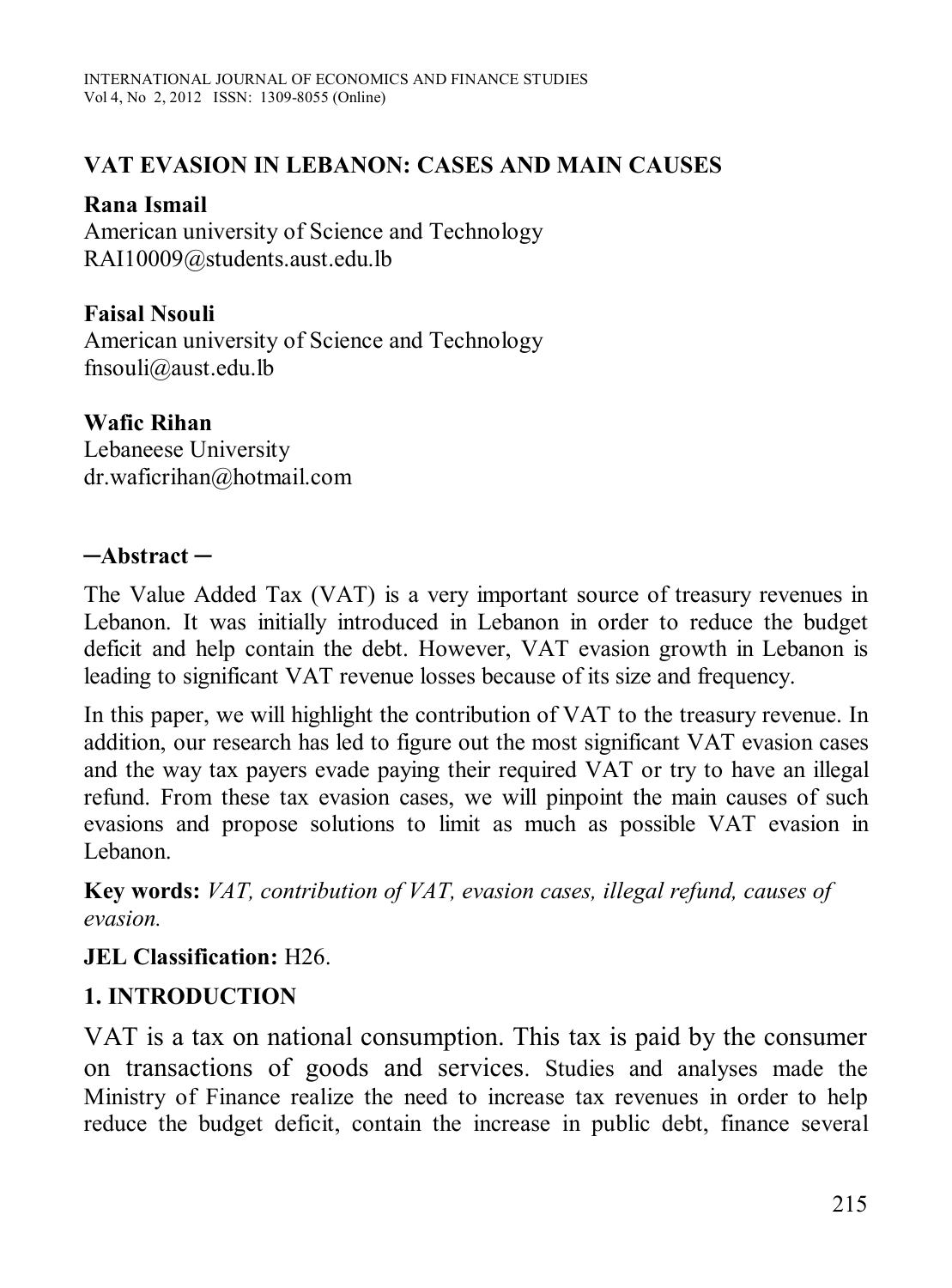development projects and rebuild the infrastructure. It was also indispensable to reform the tax system through the reconsideration of indirect taxes, the modernization of the tax administration and the introduction of a unified income tax system in preparation to the participation in free trade agreements, WTO.

Since the tax burden in Lebanon is still relatively low, considering that direct and indirect taxes constitute about 13% of the GDP whereas it constitutes between 20 and 40% in other countries, one of the policy options available was the introduction of the value-added tax, a tax system already adopted by many countries around the world. In Lebanon the value added tax was introduced by the law No. 379 dated 14/12/2001. A general tax on consumption that imposes a unified rate of 10% on all goods and services whether produced locally or imported from foreign countries with certain exemptions. It is a consumption tax that does not affect unspent income or savings. A tax that represents an important source of revenue for the government and is "expected" to generate more than  $3\%$ of GDP, which contributes to contain the increase in public debt. (Rihan W., 2001).

The opportunities for VAT evasion in the single market, which are potentially trade-distorting as well as revenue-eroding, have led the European Commission and various economists to call for measures to repair the break in the VAT-chain by imposing VAT on interstate exports in the country in which the exports originate (exporter rating), and by allowing this VAT as a credit (and refund, if required) against the VAT payable on the importer's supplies in the importing member state. Due to the novelty of VAT legislation in Lebanon, the studies and analyses of the methods of evasion and other illegal recovery of taxes are still scarce. It was found through Web search that studies conducted in some countries that implement VAT law around the world, dealt with cases of VAT evasion and suggested ways and mechanisms to control it as much as possible, as well as develop and improve the existing legislations or issue new ones.

In this paper, a preliminary study of the Lebanese legislation on the Value Added Tax shows the importance of the collection of VAT in the Lebanese treasury revenue. Unfortunately, there will always be some taxpayers who will try in many ways to evade paying the required VAT. Up on our research, we will pinpoint several cases of VAT evasion and illegal recovery. From these tax evasion cases, we will identify the main causes of such evasions and propose solutions to limit as much as possible VAT evasion in Lebanon.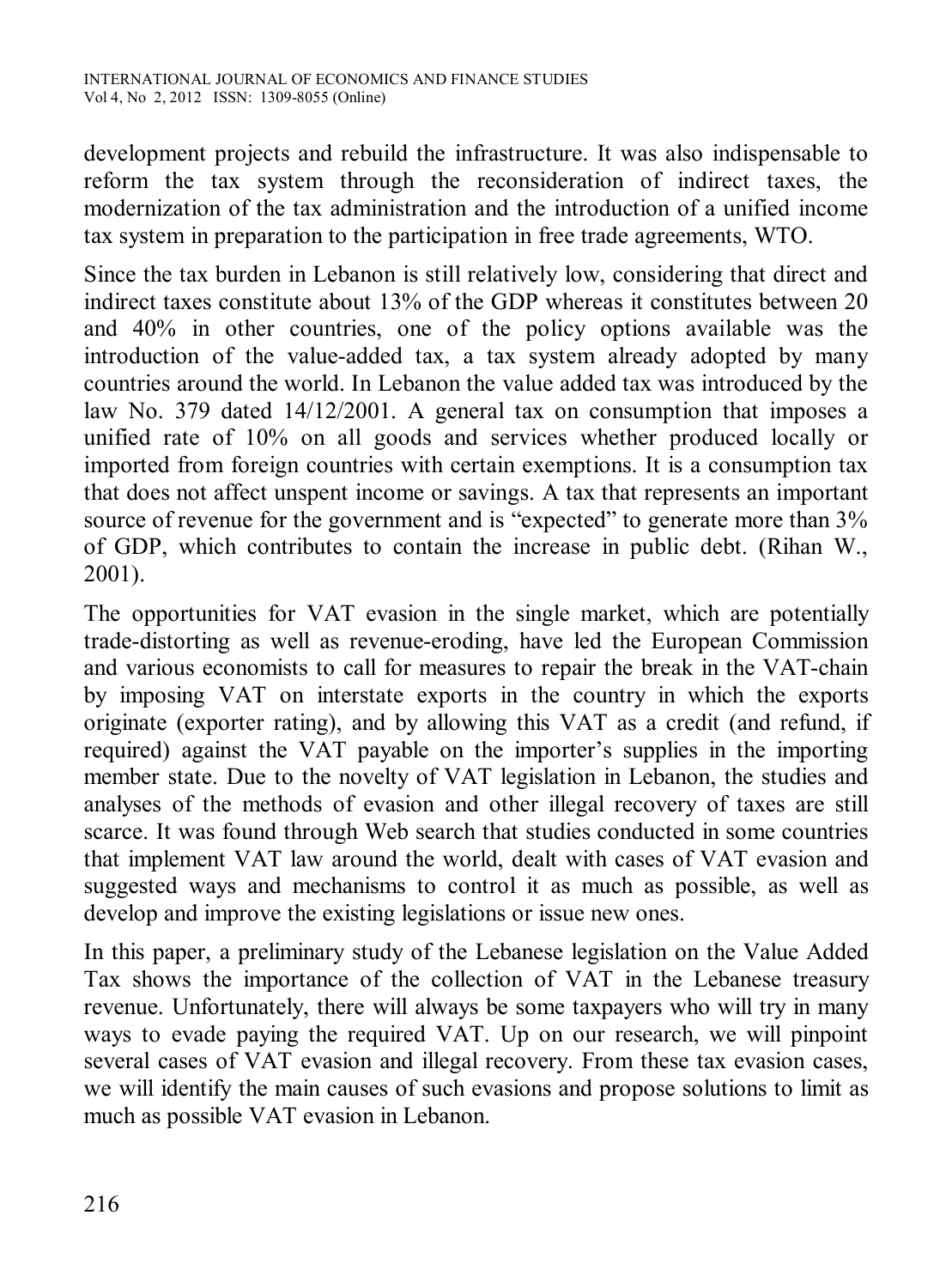## **2. LITERATURE REVIEW**

Although many studies have been made on tax compliance, very few have examined compliance, or rather noncompliance, primarily from the perspective of ethics. Most studies on tax evasion look at the issue from a public finance or economics perspective, although ethical issues may be mentioned briefly, in passing.

(Brederode, 2008:31) published a study which dealt with tax evasion in some EU countries and he stressed and explained the issue of what is called "Carousel Fraud" that affects negatively EU revenues. VAT fraud is an issue of growing concern for the tax authorities in EU countries, because of its size and frequency, the increased sophistication of the fraud schemes and inherent difficulty of combating it, and its financial significance. The value added tax is a significant part of the total revenue for the EU member states, accumulating to 13 to 22 % of the total annual revenue and is charged at standard rates varying between 15 and 25 % on most goods and services across the EU.

(Gebauer et al.,2007:1) published a study in Germany about tax evasion and methods to control it. In his study, they stressed that the German State Treasury sustained significant losses due to VAT evasion. They also discussed the newly established reform models, and their ability to reduce the VAT evasion and prevent the decrease in revenues in the European Union. In the course of his discussion of the three models of reform, they mentioned that, apart from the usual types of VAT evasion caused by transactions without invoices, input-tax reimbursements based on forged invoices, the so-called Carousel fraud appears to have recently been playing an important role for the tax revenues. Carousel fraud works in such a way that intra-Community EU companies supply and purchase goods and services and this leads at the end to a fraudulent retention of VAT revenue. (Gebauer et al., 2007:1.)

A study carried out in Nigeria (Fagbemi et al., 2010:1) on tax compliance, including VAT, shows that the level of tax evasion is clearly affected by the low ability of tax administration officials to enforce tax liabilities and by corruption. 90% of the surveyed taxpayers believe that tax evasion is an ethical matter. A study carried out in Portugal by Iglesias and Tavares (Tavares et al., 2010) suggested that attributions of tax evasion had two independent dimensions the confidence in the Fiscal Justice and confidence in the efficiency of tax evasion control. This study (Tavares et al., 2010) reports on a research conducted in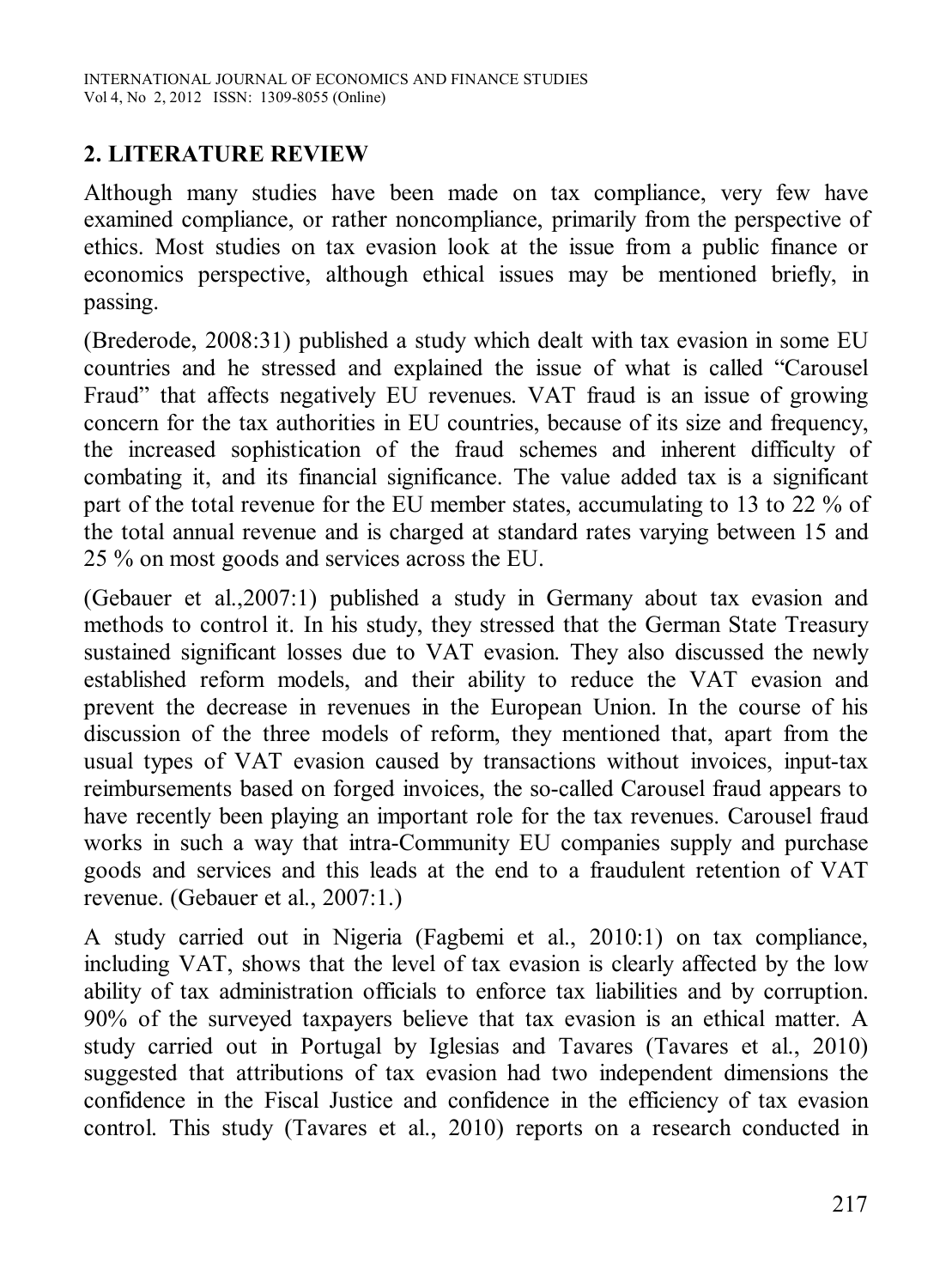initially in Spain using the same causal attributions used in the Portuguese research.

Another study conducted in Turkey (McGee et al., 2011:1), regarding ethical attitudes to tax evasion, showed similar results to the studies conducted in Nigeria and Portugal. The aforementioned McGee et al. study found that tax evasion is more likely to be viewed as justifiable if: the tax administration officials are corrupt, tax funds wind up in the pockets of corrupt politicians, or the tax system is perceived as being unfair.

#### **3. CONTRIBUTION OF VAT IN LEBANESE REVENUES**

The main reasons for the implementation of the value added tax were to contribute in redressing the economy by enhancing revenue, reducing the deficit and containing the debt on one hand. On the other hand, it will allow Lebanon to better integrate into the global market place by getting prepared to trade agreements such as WTO, EU and Arab Trade Union.

According to data from the Treasury Department, VAT represents an influential component with regards to tax revenues. VAT constitutes around 25% of the Lebanese total revenues (Fig 1) for the past three years. In addition, the Customs collect circa 70% of the total VAT revenues (Fig 2). Despite the tremendous VAT evasion and illegal recovery cases, VAT is significantly increasing between 2005 and 2011 to reach around 1.5 billion dollars (Fig 3).



#### **Figure-1: Tax Revnues Distribution (2009-2011)**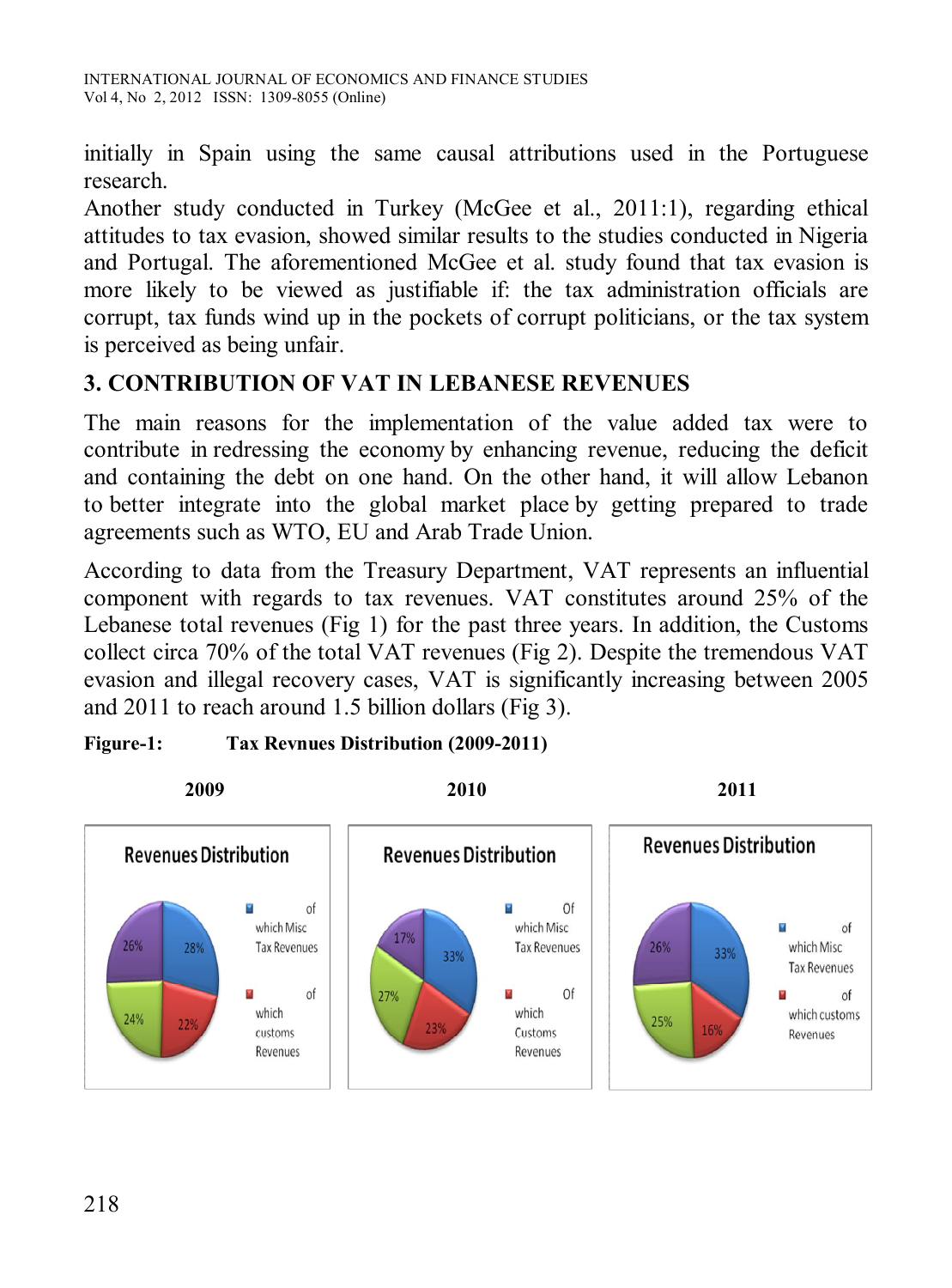

**Figure-2: VAT Collected by Customs**





The cases of tax evasion and illegal recovery are not usually published in periodicals or circulated in the media, because of the privacy of tax processes between the tax authorities and the taxpayers and professional confidentiality (Article 44 of Law No. 379/2001 and its amendments). It was thus imperative, in order to access the aforementioned cases, to conduct fieldwork with officials in VAT collection and derivating processes (recovery, exemption ...). The two main references here are the Customs Authorities and the VAT Directorate at the Ministry of Finance. Regulators in the Central Inspection Board and the competent judicial authorities also have a role to play in the investigation of such violations, which deprive the state treasury of a part of its tax revenues.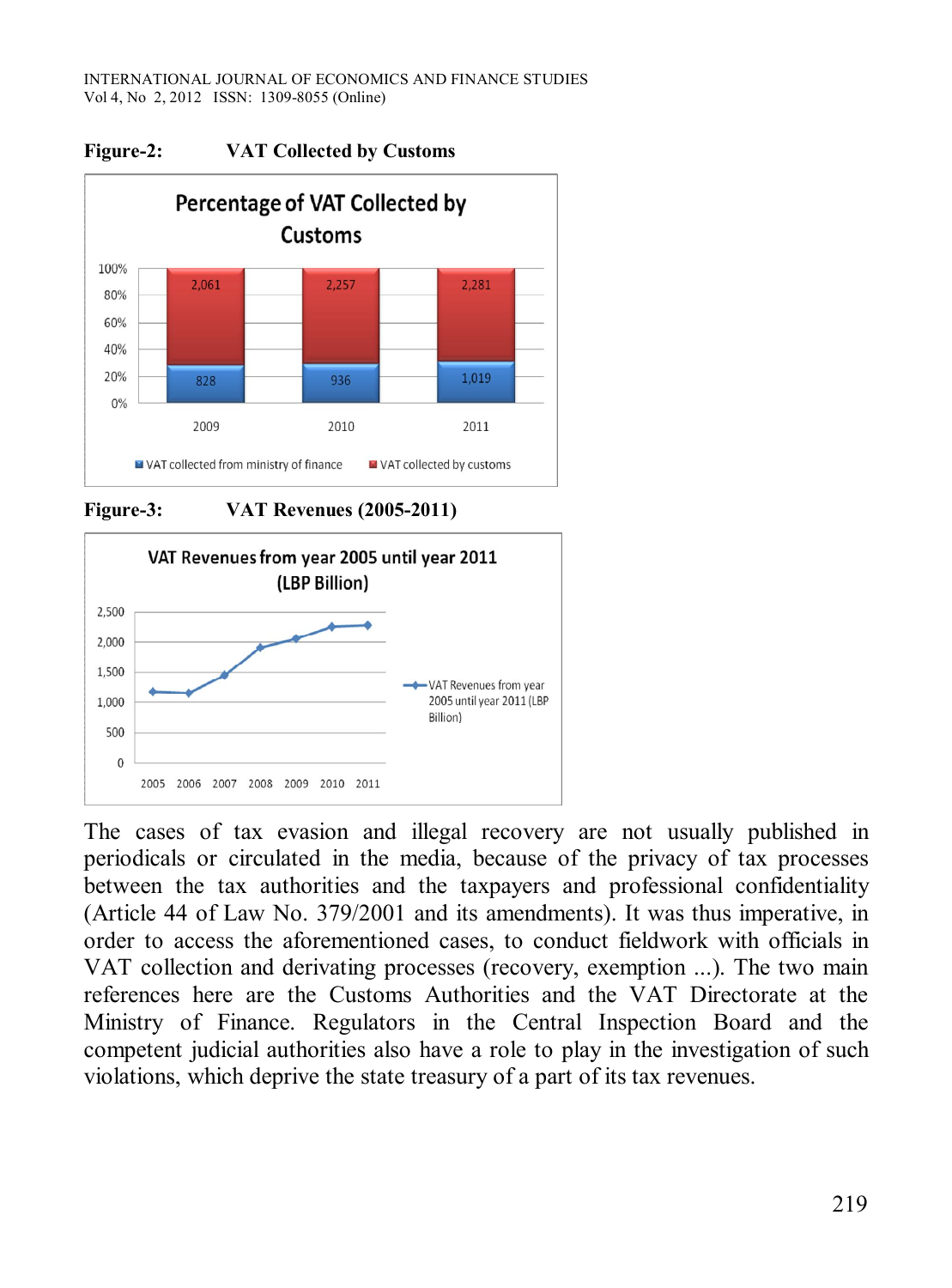# **4. VAT EVASION AND ILLEGAL RECOVERY CASES**

Conducting such a field study - of an academic nature and done within the codes of procedures required in the public administrations - was not an easy matter. It might indeed raise the reservations and anxiousness of a number of employees as to the objectives, purpose and results of the study.

The Staff's response was mixed, be it positive or negative. We were though able to interview a couple of dozen present officials and former experts in the Customs Administration and the VAT Directorate as in the Ministry of Finance.

Through the field study, we were able to single out several cases of VAT evasion and illegal recovery; however no sufficient information or data were available for us to determine the percentage of financial losses the treasury incurs, the annual frequency of such cases or the number of violators caught.

After studying the tax evasion cases and illegal recovery, we were able to bring out the following:

1 - Making "off the books" sales (without issuing invoices), declaring the sale of less goods than those on which VAT was already paid. Therefore, claiming that the collected tax is inferior to the paid tax, and exercising the "right" of recovery of the balance brought forward: Under-reported sales that do not reflect the real activity of the trader.

2 - VAT taxable trader reporting sale of goods at a lesser than the true value of goods. Therefore, exercising the right of recovery of the balance brought forward: Under-evaluated sales that do not reflect the real activity of the trader.

3 - VAT taxable trader exercising a commercial activity outside the scope of his registered activities in the trade register for which he charges VAT and does not remit it to tax administration: Hiding undeclared commercial activity.

4 - Smuggling of goods across the border, illegally selling them on the national market and possibly charging VAT: Tax avoidance, illegal commercial activity and unfair competition.

5 - Creating smokescreen companies with fake identities, fake addresses and fictitious business transactions. Such companies register voluntarily for the VAT tax under the false pretext of exercising business operations. The said companies then file for VAT recovery on the basis of fictitious invoices. Such "invoice mills"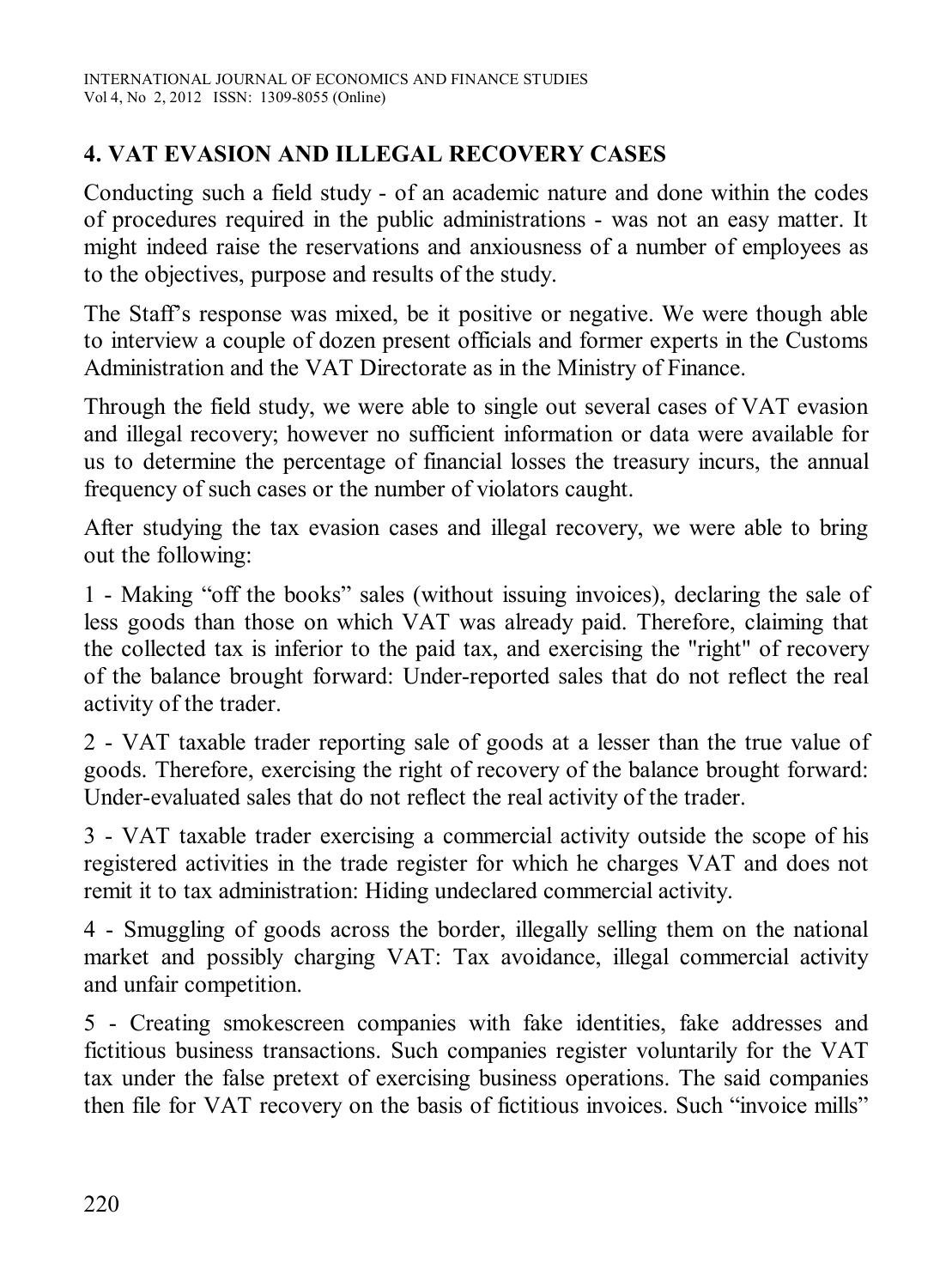exploit the practical impossibility of crosschecking every invoice against evidence that earlier tax has been paid: Falsification of documents and unlawful recovery.

6 - A car dealer recovering the VAT tax difference although he charged it to the end consumer. The difference results from the evaluation of the car at the Customs at a higher value than its actual selling price. The tax administration returns the difference to the car dealer, provided it does not to exceed 20% of the VAT tax - which was calculated on the basis of the customs value plus all the fees. There are no legal texts confirming the legality of such recovery.

7 - Conspiracy in issuance of fictitious bills of sale between a company that buys from unregistered suppliers (who do not pay VAT tax and do not declare it), and a company that sells to consumers who pay VAT tax (consumers do not ask for recovery or deduction.) Conspiracy to hide the VAT tax charged by the first company from a third company that eventually exported the goods and recovered VAT (the case of scrap dealers): The State pays VAT tax instead of collecting it.

8 - Falsification of the declaration of goods at import - value or number - and reexport, to unlawfully recover higher VAT tax upon export.

9 - False declarations upon recovery to benefit from VAT tax exemptions on certain goods for a personal use - the goods not being for a personal use. For example: Personal furniture.

10 - Purchase of goods and payment of VAT tax, then selling the said goods on the local market and recovering the VAT charged upon the purchase. Then forging a false customs declaration of the export of the said goods, and filing a VAT tax recovery under the guise of exportation.

11 - Dual invoicing in tourism, hospitality and services where the full VAT tax is charged, but only part of it is remitted to the Treasury (an invoice understating the value and another invoice containing the higher amount.)

12 - Loose interpretation of the fiscal legislature on the subject of tax exemptions for donations to the communities. Large quantities of goods are imported in the form of donations to the communities, and they are therefore exempted from tax.

In order to combat VAT tax evasion and unlawful recovery, it is necessary to conduct a thorough analysis of the potential loopholes in tax legislation and regulations, and discuss the procedures in the operations of the VAT tax and Customs administrations, to come out with proposals aimed at combating this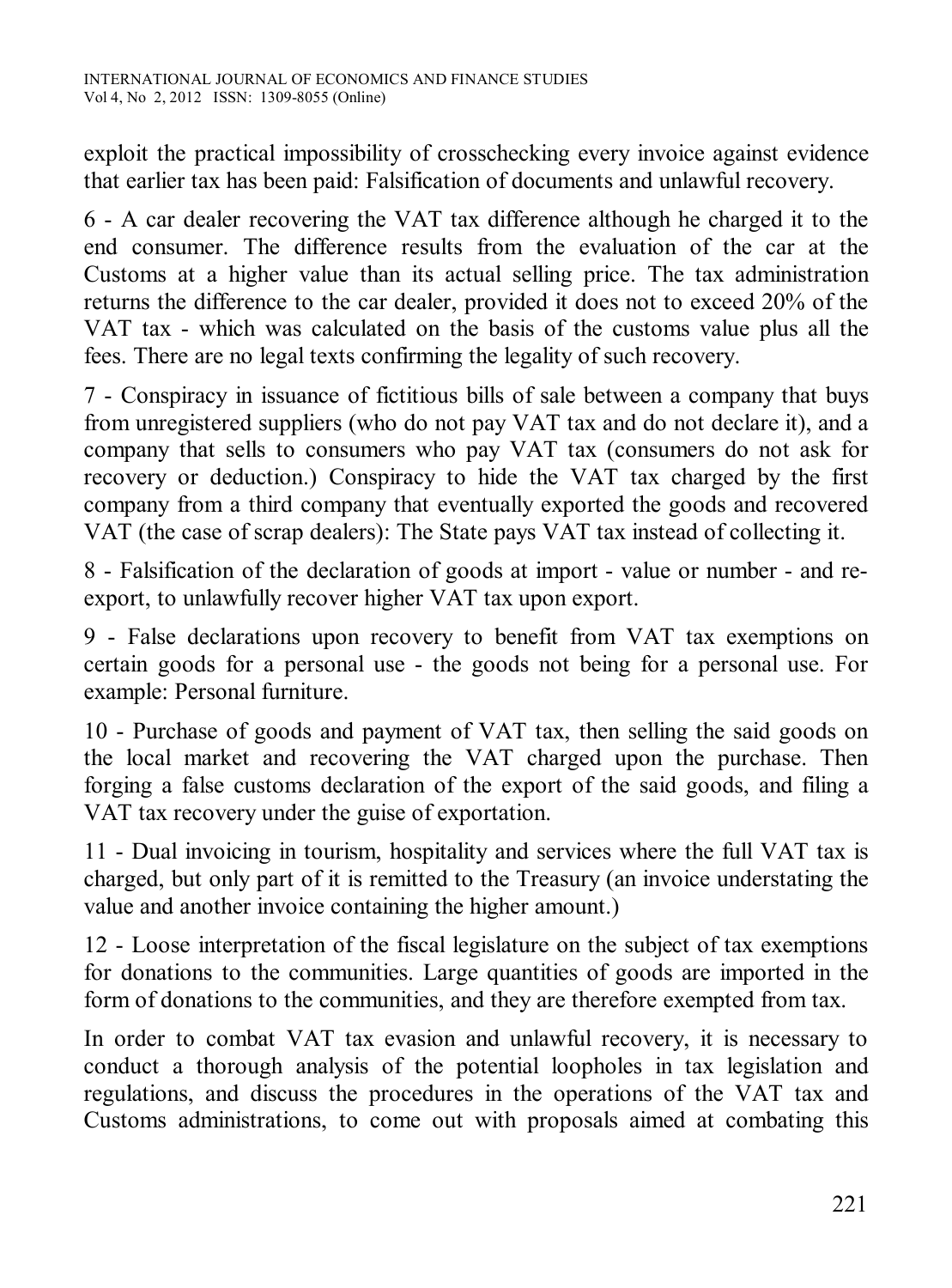phenomenon and reducing its negative consequences on the state revenues. **5. MAJOR CAUSES OF VAT EVASION** 

The main violations we encountered were as follows:

- Violations under an indirect legal cover resulting from loopholes in the legislation.

- Violations of the provisions governing the VAT tax resulting from the bad ethics of a number of taxpayers, and perhaps made easy by the follow-up gaps in inspection and audit.

- Poor implementation of the legislative texts and bad interpretations of the tax legislator's intent resulting from confusion, ambiguity or the incapacity of the administration to provide a sound interpretation of the law.

## **6. RECOMMENDATIONS**

In the course of our analysis of the VAT tax evasion cases, the following suggestions are offered to combat these phenomena, or at least, try to limit them:

- Revision and reform of related articles, sections and provisions of the legislation on value added tax to avoid any uncertainty or ambiguity, and to fill the gaps through which illegal transactions are carried out, thus resulting in substantial losses to the Treasury.

- Reinforcing the tax administration with highly efficient and sufficient human resources as well as highly developed technical means, while emphasizing the need for a better coordination between the concerned administrations.

- The implementation of rules and regulations defining the proper mechanisms to activate control, inspections and audit in the offices and on the field, to reduce VAT evasion and illegal recovery.

- A number of dealers declare that a big number of cars remain unsold. For this reason, the best solution is to make use of "NAR" and "NAJM" systems to detect and match the data of imported cars (number, type, structure number,…) with the data related to the value of cars in the local market (number, type, structure number,…).

- Putting forth clear texts that clearly show cases of exemptions and their objectives on the basis of limiting instead of expanding them.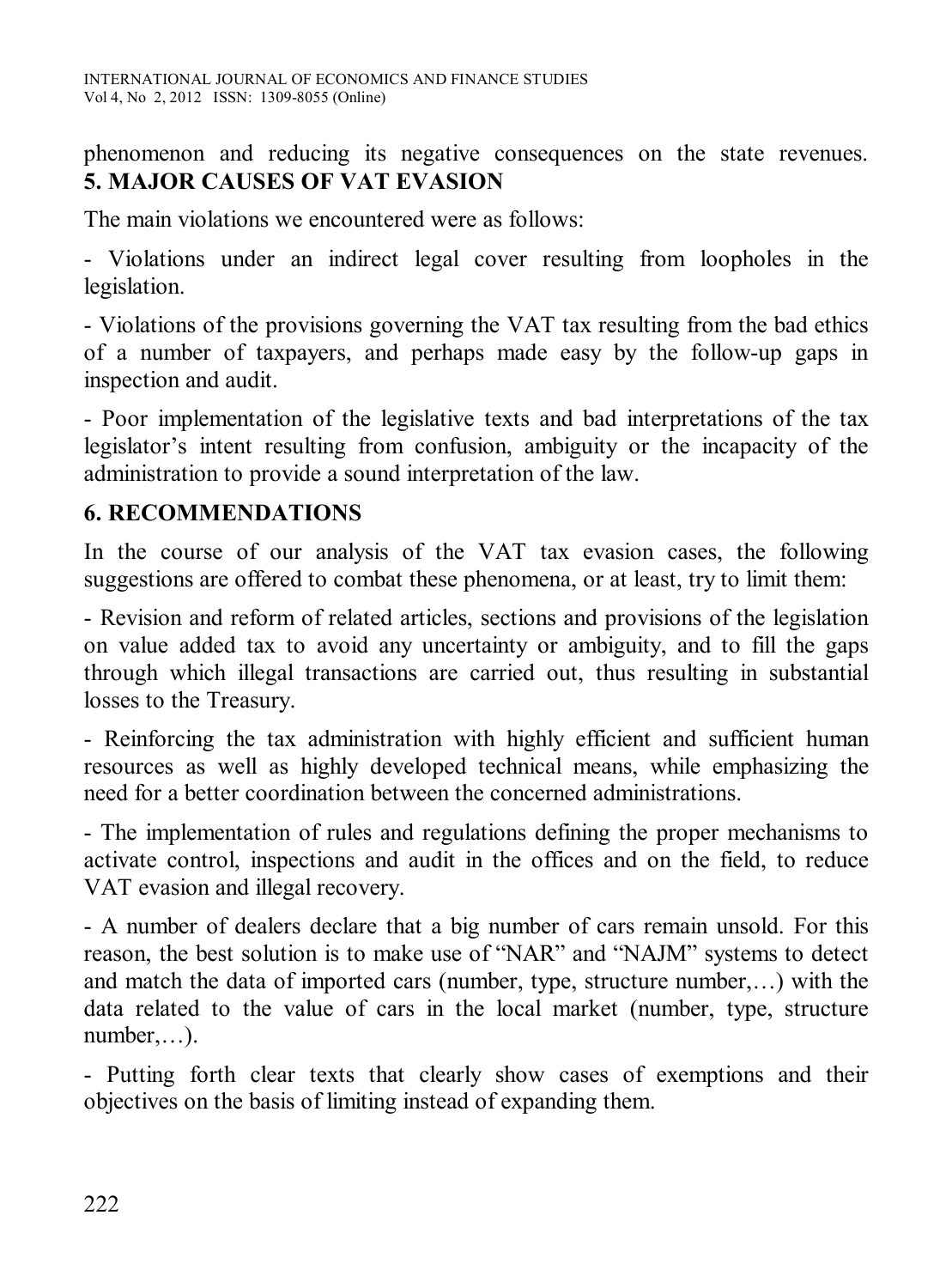- Marking or coding the process subject to exemption in the information system to prevent collusion and repetition of the same operation for one case within time limits.

# **7. CONCLUSION**

Through the field study we reached the following conclusions:

1 - VAT tax evasion cases remain limited, in comparison with requests for illegal recovery, which represents the highest percentage of losses for the state revenues. Therefore, the tax administration concentrates its efforts on the detection of such cases and on the adoption of a zero tolerance policy in examining the recovery requests.

2 - The VAT tax yielded substantial revenues to the treasury, and it was necessary to increase the number of assessors to inspect at the premises of the taxable entities records, invoices and other documents and to follow the trail of the goods up to their source allowing them to ensure the correct collection of the tax (For instance, in cases of recovery at the Customs.) Good control and inspection methods lead to a better cooperation of taxpayers.

3 - The Administration has the obligation to improve its audit and control methods, because there will always be continuous attempts to illegally circumvent its efforts, to exploit the tremendous pressure it is under and consequently, possibly its shortcomings at times!

4 - The tax administration concentrates its efforts on the improvement of the regulatory procedures for a more effective control of the taxpayers' activities, in a way that makes the information and documented data (book-keeping) reflect the reality of the activities of the taxpayers; because any imbalance between the books and the actual activity is considered to be an evasion.

# **BIBLIOGRAPHY**

Van Brederode (2008), Third Party Risks and Liabilities in Case of VAT Fraud in The EU, *International Tax Journal - Chicago. - Vol. 34 (2008), No. 1* ; pp.31-38*.*

Gebauer A., Chang Woon Nam, Parsche R. (2007), Can Reform Models of Value Added Taxation Stop the VAT Evasion and Revenue Shortfalls in the EU, *Journal of Economics Policy Reform, Vol.10 (2007), No. 1,* pp.1-13.

Tavares J., Iglesias M., (2010), Dimensions of Causal Attributions of Tax